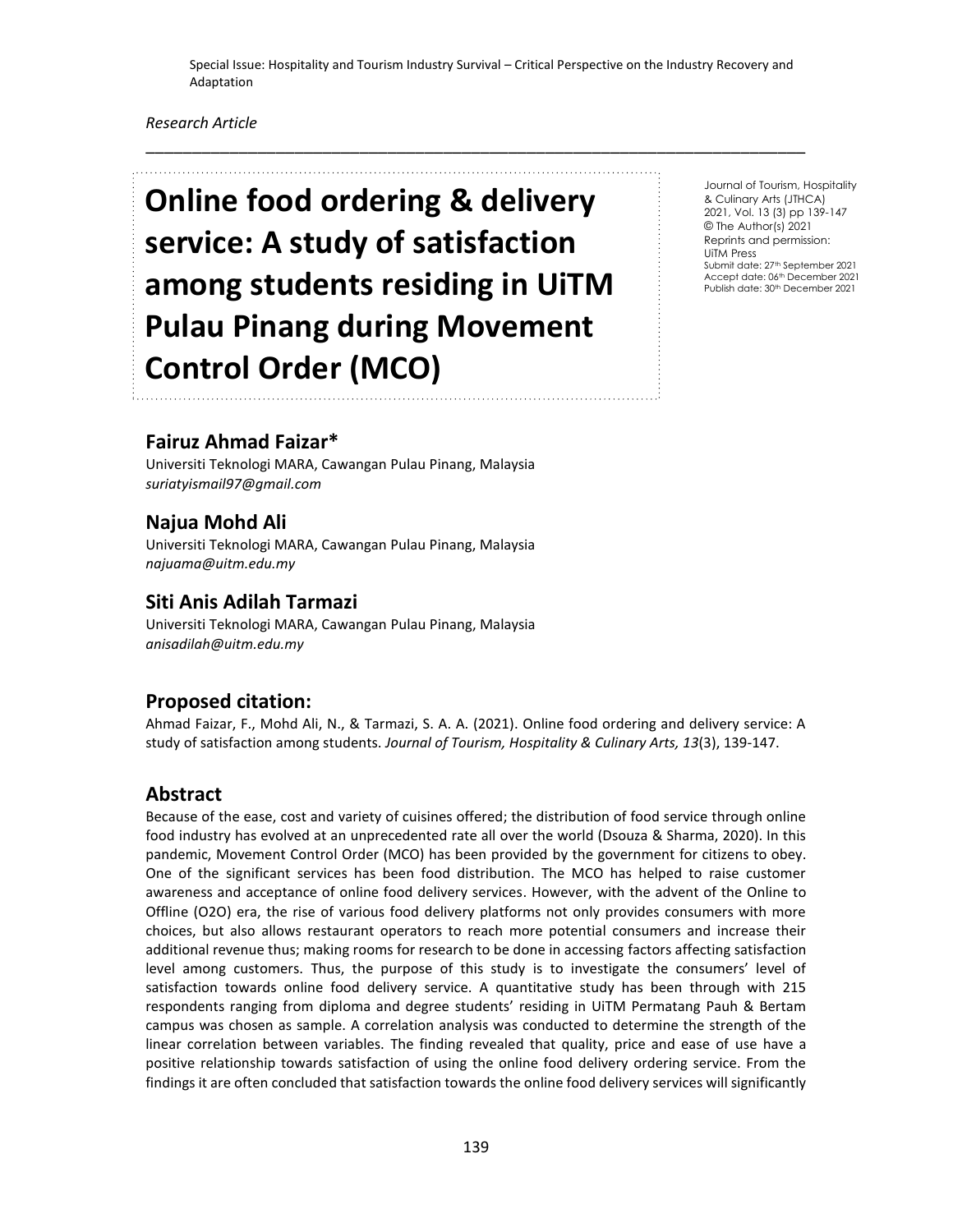vary based from quality of food ordered or received, hygienic value of the delivery process, and price of food ordered online as well as the ease of use of the online food delivery services apps or platform.

## **Keywords:**

Quality, Price, Satisfaction, Ease of use, Food Delivery

## **1 Introduction**

Technology has played a key role in revolutionizing the food delivery service, it has contributed to the changes in consumer preferences as their dependency of technology has motivated them to do everything online comprising getting cooked meals delivered to their doorstep (Prasetyo, Tanto, Mariyanto, Hanjaya, Young, Persada, Miraja, Redi, 2021). Convenience is the prime factor to the consumers, as to place an order is as simple as few clicks on any mobile devices. Nowadays, people especially the university students tend to stay home and browse the website all day long during their leisure time thus, having insufficient time while dealing with tasks in their academic lives (Hooi, Leong & Yee, 2021). New users of online food delivery service (OFDS) apps are mainly attracted by the advantages provided by these apps. Utilizing these apps, customers are able to look up all nearby restaurants, see the menu options, and select the food or beverages that they want. Furthermore, OFDS apps nowadays have also been equipped with digital payment instruments to make purchasing even easier. Because of this new behavior, in order to attract customers and increase brand awareness, many restaurants are available on OFDS apps (Chai & Yat, 2019). However, restaurant availability is not the only factor that influences customer satisfaction when using OFDS apps. Other factors, such as ease of use, navigational design, and performance expectancy, will also influence customer satisfaction. For example, several studies have analyzed factors on consumers' initial app adoption during the early usage of OFDS apps [5–7]. As time goes on, customers become more familiar with these apps—they become adapted to the apps without experiencing technical issues. Additionally, several studies have already discussed behavioral factors that influence customer satisfaction and loyalty towards OFDS apps. Yeo et al. [2017] analyzed convenience motivation, price, and time-saving orientation, as well as hedonic motivation towards OFDS. In addition, Prabowo and Nugroho (2019) discussed prior online purchase experiences as determining factors that influence attitude and behavioral intentions to OFDS. Furthermore, Gunden et al. [10] explained habitual factors that influence one's intentions to use OFDS. Thus, OFDS apps have been an important topic in the past few years.

## **2 Literature Review**

#### **2.1 Online food delivery service**

Online food delivery service is convenient and user-friendly than the traditional system because orders placed by customers can be easily viewed and recorded through a mobile application or website (Maimaiti, Zhao, Jia, Ru, and Zhu, 2018). By using online food delivery service to order food, it can enable the university students to reduce time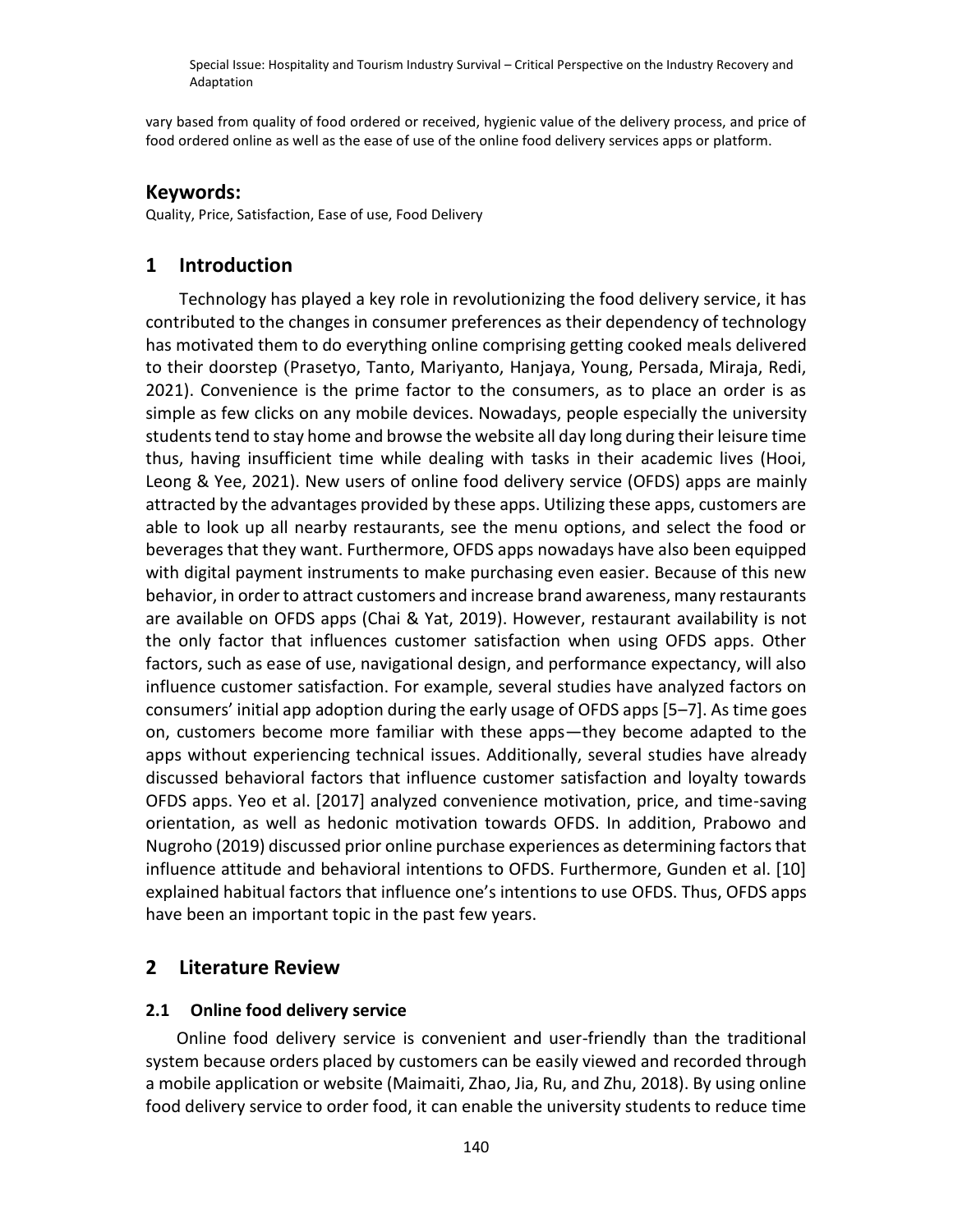on finding something to consume (Hooi, Leong & Yee, 2021). Besides, according to Dazmin and Ho (2019), having meal in the physical store is considered as time consuming. Hence, it will affect the intention of university students to use to online food delivery service in their daily life in Malaysia.

The online distribution of food has been on the increase recently because the Malaysian government declared a Movement Control Order (MCO) in Malaysia.

# **2.2 Theory of Technology Acceptance (TAM) Model & Theory of Planned Behaviour (TPB)**

TAM puts forward the perceived ease of use and perceived usefulness as two main factors while trying to explain the attitude directly and behavioral intention indirectly towards using a technology (Davis, 1989). The data analysis revealed that the attitude towards online food ordering vary according to the ease of use of online food ordering process and also vary according to their innovativeness against information technology, their trust in e-retailers and various external influences. The TAM model is appropriate because consumers required to order food online through websites or mobile apps. Hence, quality, price saving and ease of use are the predictors to later study the university students' satisfaction towards online food delivery services. Several studies have utilized the theory of planned behavior (TPB) in the context of OFDS apps. Chai and Yat (2019) utilized the theory of planned behavior to identify several factors (perceived ease of use, time saving orientation, convenience motivation, and privacy and security) towards behavioural intention of online food delivery apps. Furthermore, Yeo, Goh and Rezaei (2017) utilized theory of planned behavior to analyse factors (hedonic motivation, prior online purchase, time saving orientation, and price saving orientation) influencing convenience motivation and post usage usefulness to determine attitude and behavioural intention towards OFDS apps. Despite the availability of existing studies about customer satisfaction and loyalty towards OFDS apps; there is a significant lack of research on addressing OFDS during the COVID-19 pandemic (Prasetyo et al., 2021).

# **2.3 Quality**

The quality of food consists of a complex amalgam of factors and indications (such as physical aspects, composition and microbial characteristics, nutritional value, processing and storage and safety) used by customers to assess food quality, distinguish food products and evaluate the degree of acceptability (Trimigno, Marincola, Dellarosa, Picone & Laghi, 2015). The quality of food just needs to be altered marginally to either increase or decrease the perception of food quality by consumers Michel, Woods, Neuhäuser, Landgraf & Spence, 2015)

# **2.4 Price**

Price, which includes food, tax, and delivery price, can determine customer willingness to pay and their perceptions toward online food delivery services. Customer perceptions toward online food delivery service can be measured by how much money they can save by using it. The more money a customer saves, or the lower the price that the customers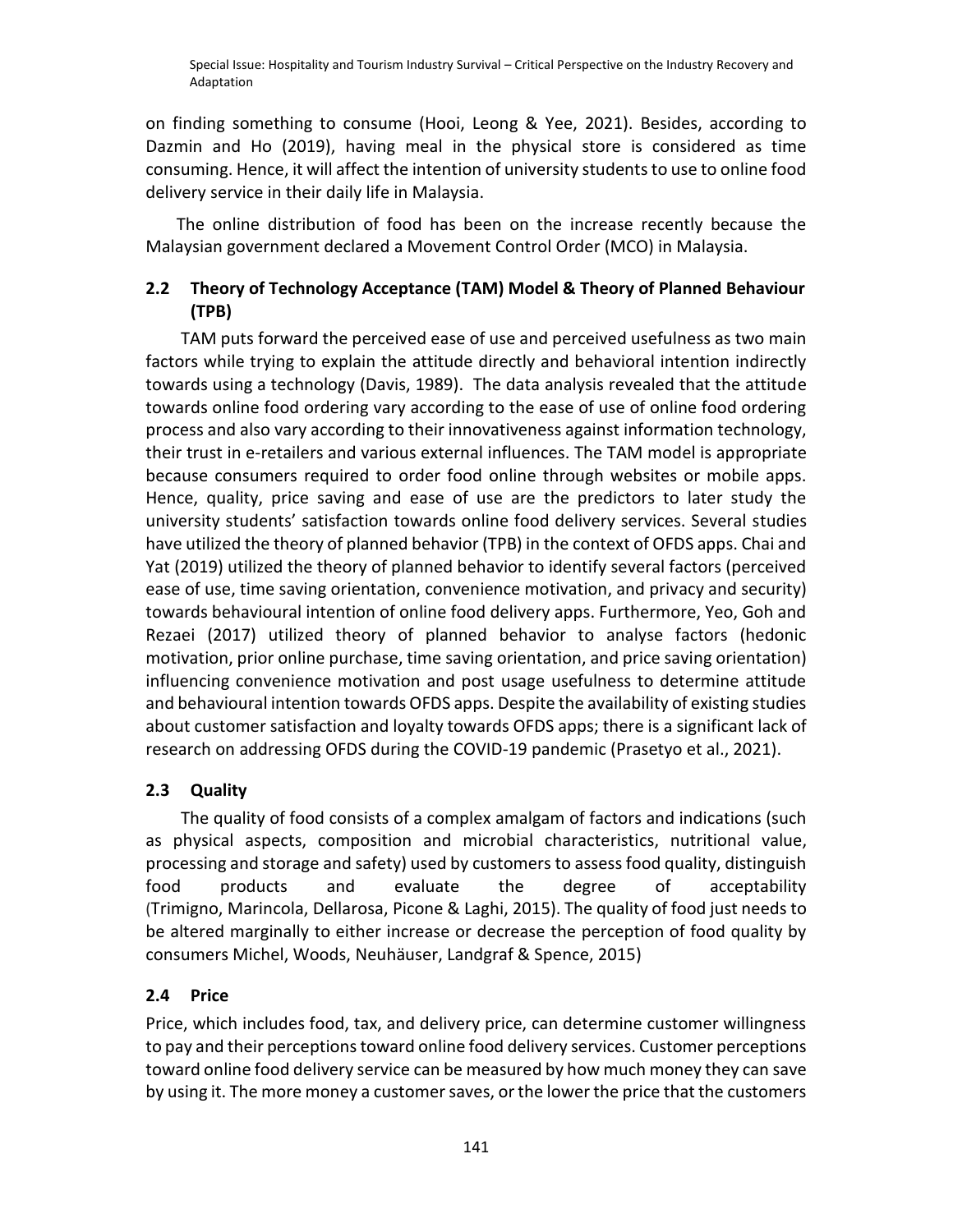pays, the more the customer tends to perceive that a related service is convenient to use (Prabowo & Nugroho, 2019).

## **2.5 Ease of Use**

Perceived ease of use is identified in TAM which highlighted two main cognitive responses in predicting the intention to accept online delivery service (Davis, 1989). He defines PEU as "the degree to which a person believes that using a particular system would be free of effort" (Davis, 1989). Another study refers perceived of use as to ease of making orders, choosing food or restaurants and tracking orders (Ray et al., 2019). Several studies highlight the positive influences of perceived ease of use towards online food delivery services (Alagoz & Hekimoglu, 2012; Cho et al., 2019).





# **3 Methodology**

## **3.1 Research Design**

Quantitative analysis is adapted in this study to look at the connection between students' satisfaction of the online food delivery ordering services while residing in campus during MCO. The study is a cross-sectional study in which data was collected at one point in time.

## **3.2 Population and sample**

The respondents for this study were the students residing in Universiti Teknologi Mara (UiTM) Pulau Pinang campuses (Permatang Pauh & Bertam) during MCO. Sampling size was identified from data collected from the Department of Academic Affairs; UiTM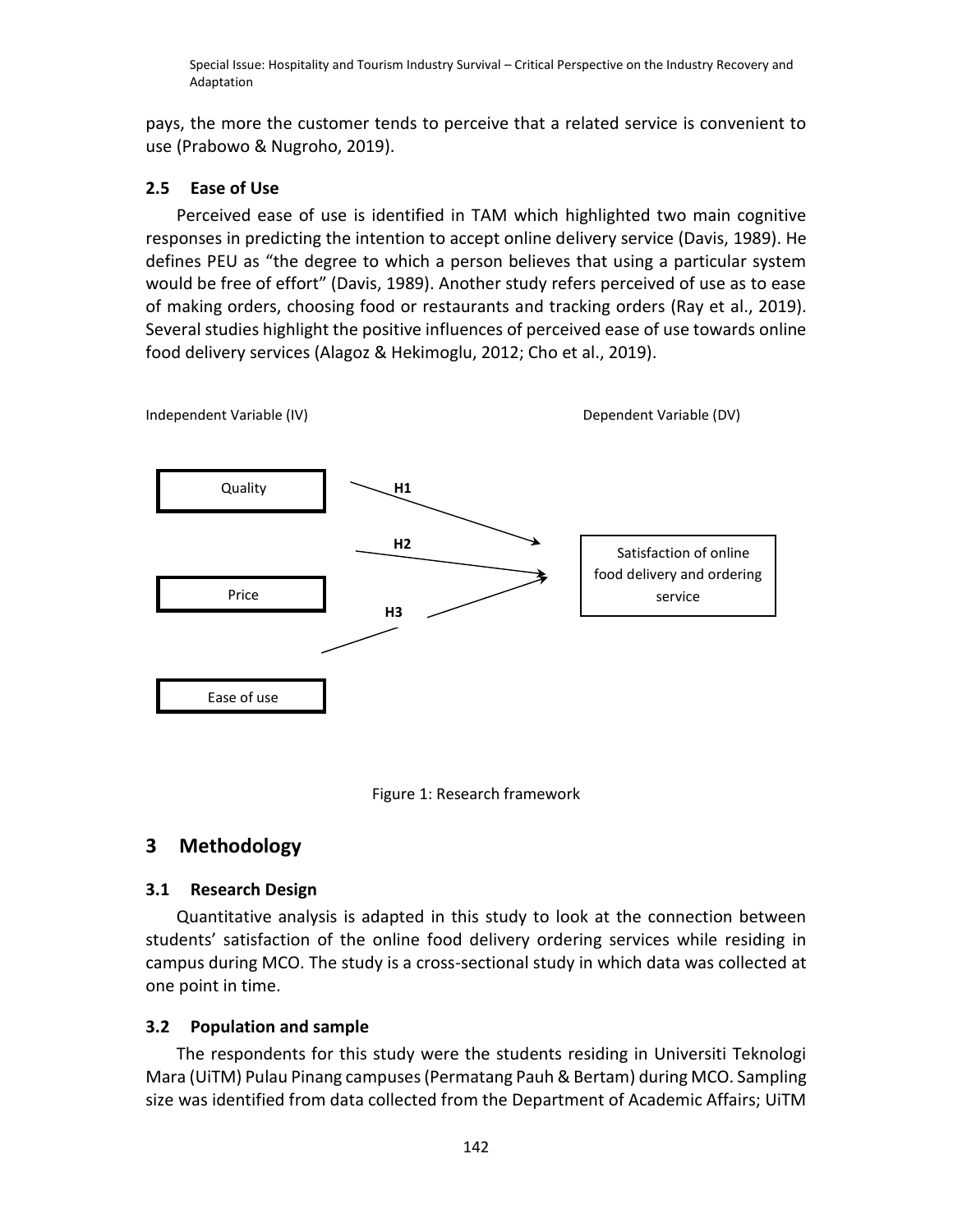Permatang Pauh. During the data gathering process, a total of 312 questionnaires were completed. A total of 215 people were chosen, with a 69 percent response rate. This information was gathered over two months. Thirty of the 312 questionnaires given are for pilot testing, while the remaining sixty-seven are unsuitable for use since they did not answer the question.

The questionnaire uses multiple item (5-point, Likert-type) scales ranging from strongly agree (5) to strongly disagree (1). Convenience sampling method was employed. Data collection was realized as a field survey where the students were requested to fill in the distributed questionnaires without any incentives. Measure items for the research were selected from prior studies. The questionnaire was composed of 23 closed ended questions. The opening questions were asked to see whether the subject had ever ordered food online, and if so, its quantile.

## **3.3 Data Collection**

All responses were collected by distributing questionnaire surveyed via online Google Form. The online questionnaire was distributed to diploma and degree students residing in Universiti Teknologi Mara (UiTM) Cawangan Permatang Pauh and Bertam during the MCO period to assess their satisfaction level of the online food delivery ordering services (OFDO).

# **4 Findings**

## **4.1 Result and analysis**

## *4.1.1 Demographic Profile*

In this study, a total of 215 (67.9%) female respondents and 69 (32.1%) male respondents were able to participate. The majority of the respondents were from the age group 21-25 years old, with 149 respondents (69.3%). Most of the respondents who participate in this study were degree holders with 125 respondents (41.4%). The majority of the respondents were students from Faculty of Hotel and Tourism Management, with 101 respondents (47%). Table 1 shows the demographic profile of the respondents.

| Measure                | <b>Items</b>           | Frequency | Percentage (%) |
|------------------------|------------------------|-----------|----------------|
| Gender                 | Male                   | 69        | 32.1           |
|                        | Female                 | 146       | 67.9           |
| Age                    | 20 years old and below | 63        | 29.3           |
|                        | 21-25 years old        | 149       | 69.3           |
|                        | 26-40 years old        | 3         | 1.4            |
| <b>Education Level</b> | Diploma                | 89        | 41.4           |
|                        | Degree                 | 125       | 58.6           |

Table 1: Demographic profile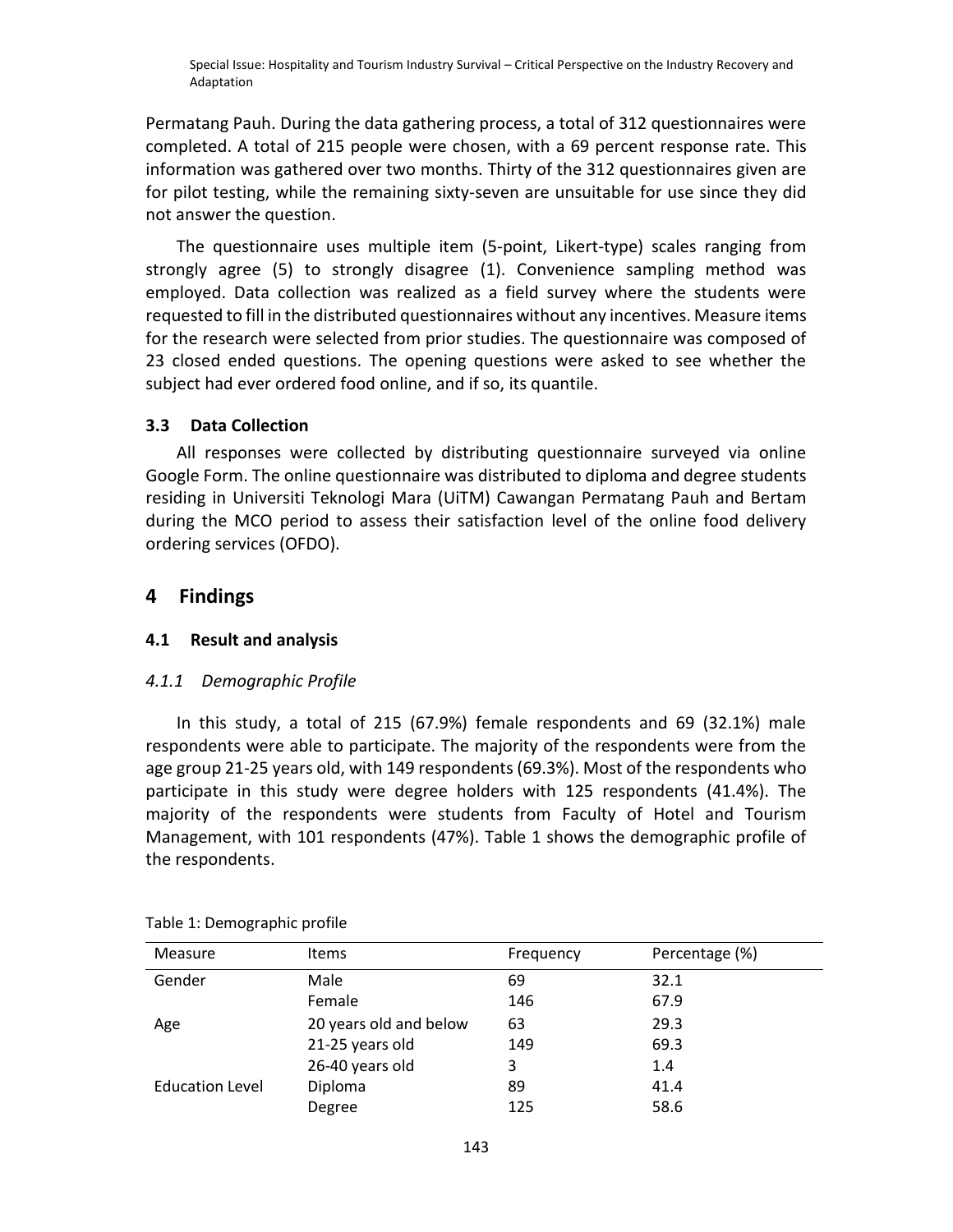| Faculty | Hotel & Tourism                    | 101 | 47.0 |
|---------|------------------------------------|-----|------|
|         | <b>Civil Engineering</b>           | 35  | 16.3 |
|         | <b>Electrical &amp; Electronic</b> | 34  | 15.8 |
|         | Chemical                           | 10  | 4.7  |
|         | Mechanical                         | 18  | 8.4  |
|         | Pharmacy                           | 7   | 3.3  |
|         | <b>Health Science</b>              | 10  | 4.7  |

*Note: N = 215*

#### *4.1.2 Reliability Analysis*

Table 2 illustrates Cronbach's alpha coefficient scores for the variables employed in this study. Based from the 215 samples, the quality subscale consisted of 10 items was found to be acceptable ( $\alpha$  = .753). Meanwhile, price having 4 items was found to be acceptable ( $\alpha$  = .626). Ease of use subscale consisted of 3 items also was found to be acceptable ( $\alpha$  = .693). Lastly, satisfaction is subscale consisted of 6 items was also found to be acceptable ( $\alpha$  = .789). The mean scores for ease of use (M = 4.20, S.D = 0.55) and satisfaction (M = 4.15, S.D = 0.49) are above 4.00 which considered as high. Quality (M  $= 3.94$ , S.D = 0.44) and price (M = 3.93, S.D = 0.52) also stated a high mean score which indicate as relevance in assessing students' satisfaction.

#### Table 2: Cronbach's alpha coefficient scores for the variables

|    | <b>Variables</b> | Cronbach's | Mean | SD   | No. of Items |
|----|------------------|------------|------|------|--------------|
|    |                  | Alpha      |      |      |              |
| QS | Quality          | 0.753      | 3.94 | 0.44 | 10           |
| PS | Price            | 0.626      | 3.93 | 0.52 | 3            |
| ES | Ease of use      | 0.693      | 4.20 | 0.55 | 3            |
| SS | Satisfaction     | 0.789      | 4.15 | 0.49 | 6            |

*4.1.3 Note: N = 215*

#### *4.1.4 Pearson Correlation Analysis*

A Pearson correlation coefficient was used to measure the relationship between variables. Based from the result, there was a strong positive correlation between quality and students' satisfaction ( $r = 0.550$ ,  $n = 215$ ,  $p < 0.01$ ). Customer expectations of quality have been studied extensively since perceived quality is a significant predictor of consumer decision-making and frequently impacts satisfaction or future actions (Wong & Sohal, 2003). Customers' perceptions of value may have a big impact on their experiences which is later concurred by Namkung and Jang (2007) whereby a favourable relationship between meal quality and satisfaction has been demonstrated as a factor that influences a customer's potential intentions. Having said that; it can be concluded that there is a positive relationship between quality of food delivery services towards customers' satisfaction.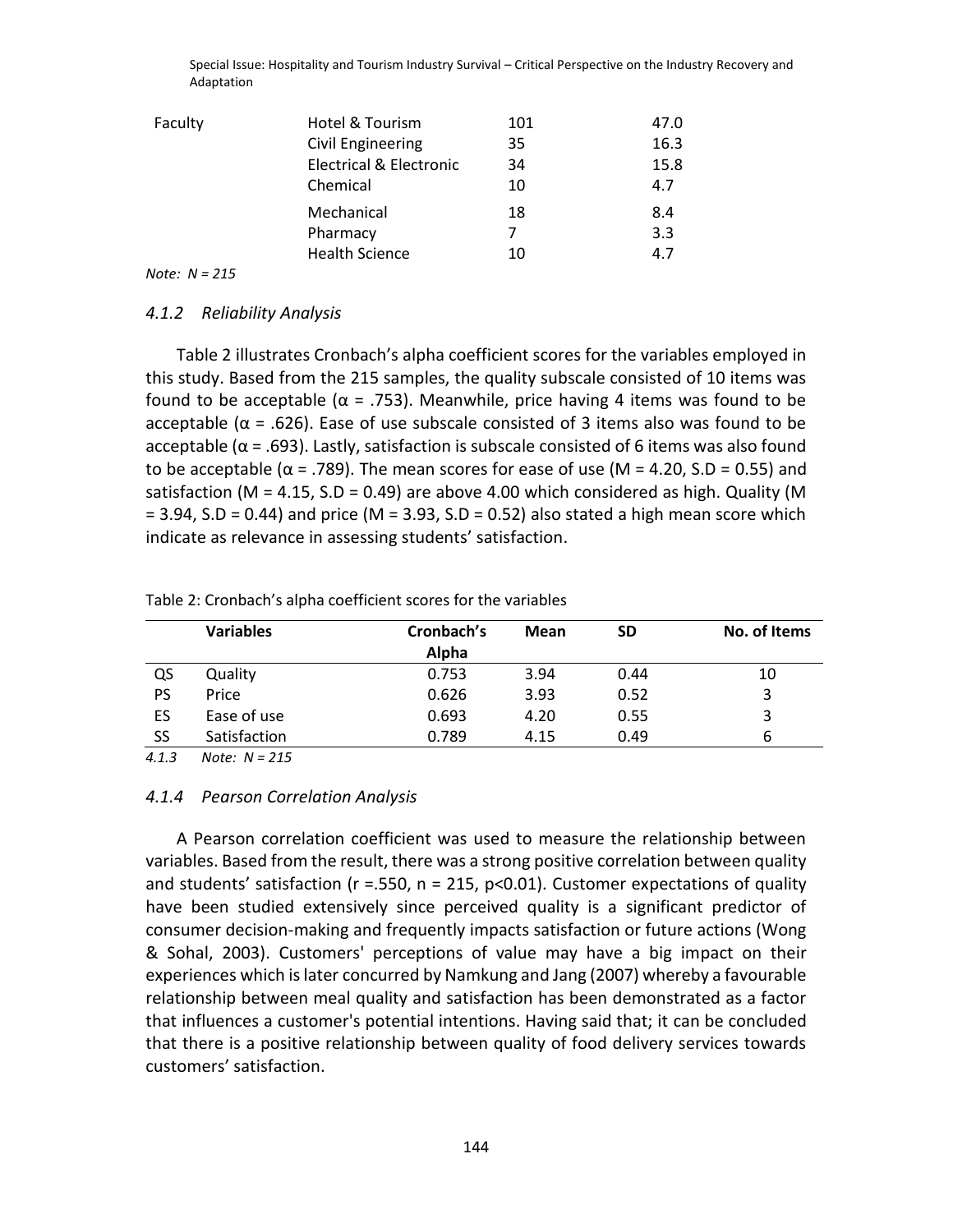Next, there was a moderate positive correlation between price and students' satisfaction ( $r = .499$ ,  $n = 215$ ,  $p < 0.01$ ). This is due to the factor that price is an essential factor in customer interactions; which as a result, it has a major impact on consumer service purchase decisions (Herrmann et al., 2007). Consumer satisfaction may be defined as a customer purchasing and paying for meals from a food delivery service which in the service business means; price has a significant impact on satisfaction.

Moreover, there was a moderate positive correlation between ease of use and satisfaction ( $r = .496$ ,  $n = 215$ ,  $p < 0.01$ ). The correlation analysis supports that the ease of use of the online food delivery ordering services have a significant positive relationship with students' satisfaction. This is in accordance to Kang and Namkung (2018) which stated that the perceived ease of use and service quality satisfaction have been proven to have a high positive association.

|                | r-    | Relationship      | Hypothesis            | Result   |
|----------------|-------|-------------------|-----------------------|----------|
|                | value |                   | Decision              |          |
| Quality to     | 0.550 | Strong positive   | $p = 0.00 < p = 0.01$ | Accepted |
| satisfaction   |       | relationship      |                       |          |
| Price to       | 0.499 | Moderate positive | $p = 0.00 < p = 0.01$ | Accepted |
| satisfaction   |       | relationship      |                       |          |
| Ease of use to | 0.496 | Moderate positive | $p = 0.00 < p = 0.01$ | Accepted |
| satisfaction   |       | relationship      |                       |          |
|                |       |                   |                       |          |

Table 2: Result for Pearson Correlation Analysis

## **5 Discussion and Conclusion**

Technology has played a key role in revolutionizing the food delivery service as it has contributed to the changes in consumer preferences especially students during the MCO as their dependency of technology has motivated them to do everything online comprising getting cooked meals delivered to their doorstep. As students were not allowed to purchase food outside during MCO; the usage of online food delivery services seems like another option for them to get variety for their meal. Convenience is the prime factor to the consumers, as to place an order is as simple as few clicks provided having a strong internet connection. Satisfaction towards the online food delivery services will significantly vary based from quality of food ordered or received, hygienic value of the delivery process, and price of food ordered online as well as the ease of use of the online food delivery services apps or platform. Having said that, this research was grounded to the Theory of Technology Acceptance Model (TAM) which relates closely to the Theory of Planned Behaviour (TPB) that look at the customers' ability & willingness to adapt to the new normal of online food ordering services through apps during this pandemic crisis.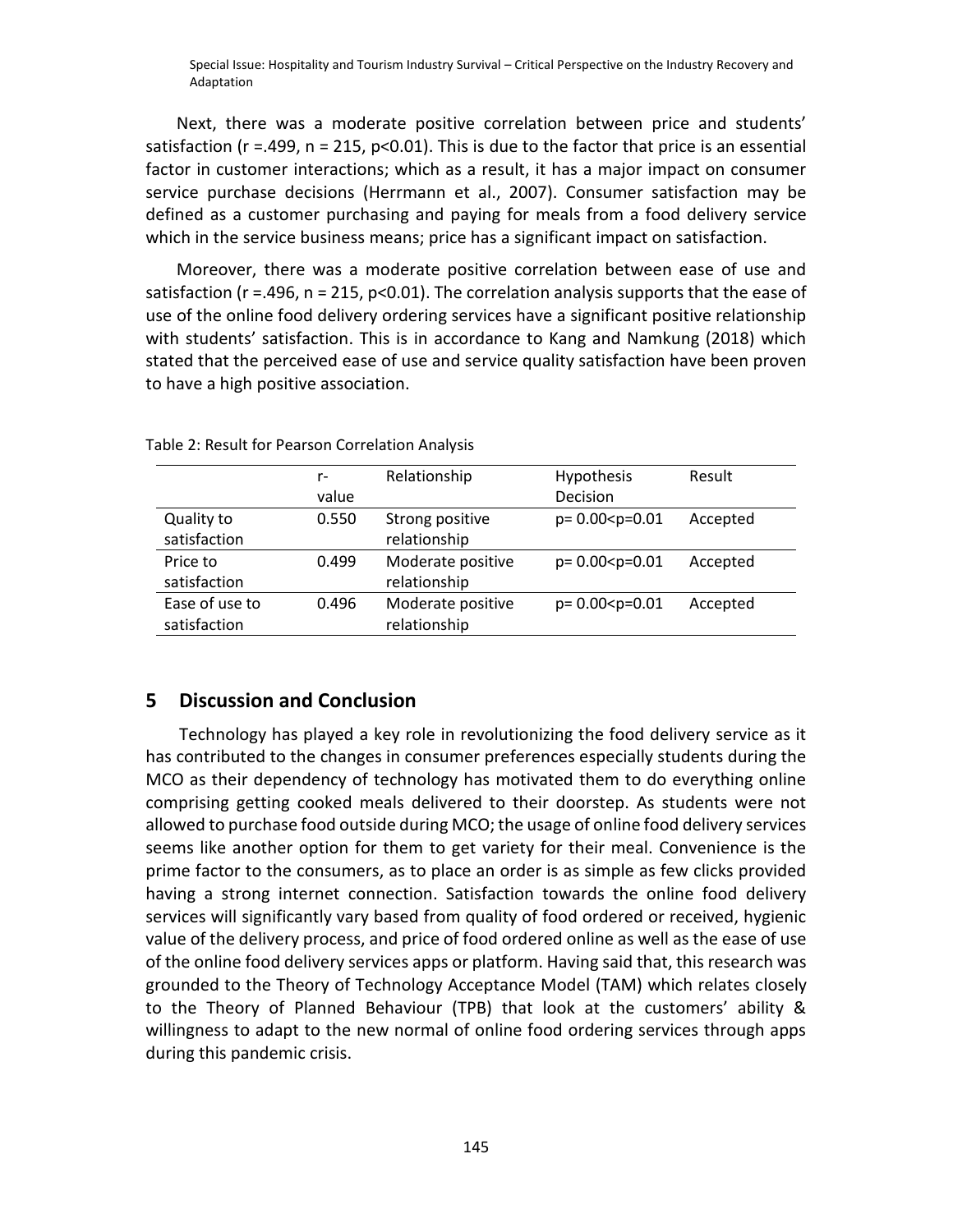## **6 About the author**

Fairuz Ahmad Faizar is an undergraduate student in Bachelor of Science (Hons) in Hotel Management, Faculty of Hotel and Tourism Management, Universiti Teknologi MARA, Cawangan Pulau Pinang.

Najua Mohd Ali is a lecturer in Foodservice Management Department in the Faculty of Hotel and Tourism Management, Universiti Teknologi MARA, Cawangan Pulau Pinang. She possesses Master in Foodservice Management and had eight years of teaching experience in Food & Beverages particularly in term of Food Science, Food Safety and Sanitation requirements. Her current research interest revolves around Food Science & Technology, Foodservice Management & Nutrition.

Siti Anis Adilah bt Tarmazi is a lecturer in the Department of Foodservice Management, Faculty of Hotel and Tourism Management at Universiti Teknologi MARA, Cawangan Pulau Pinang. She holds a Master in Foodservice Management and had eight years of teaching experience on several areas mainly in foodservice management. Her current research interests are mainly focused on consumer behavior, service quality and food supply chain management.

## **7 References**

- Alagoz, S.M., & Hekimoglu, H. (2012). A study on TAM: analysis of customer attitudes in online food ordering system. *Procedia – Social and Behavioral Sciences*, Vol. 62, pp. 1138-1143
- Chai, L. T., & Yat, D. N. C. (2019). Online food delivery services: making food delivery the new normal. *Journal of Marketing advances and Practices*, *1*(1), 62-77.
- Cho, M., Bonn, M. A., & Li, J. J. (2019). Differences in perceptions about food delivery apps between single-person and multi-person households. *International Journal of Hospitality Management*, *77*, 108-116.
- Davis, F. D. (1989). Perceived usefulness, perceived ease of use, and user acceptance of information technology. *MIS Quarterly*, 13 No(13), 319–340
- Dazmin, D., & Ho, M. Y. (2019). The relationship between consumers' price-saving orientation and time-saving orientation towards food delivery intermediaries (FDI) services: An Exploratory Study. GSJ, 7(2).
- Dsouza, D., & Sharma, D. (2020). Online food delivery portals during COVID-19 times: an analysis of changing consumer behavior and expectations. *International Journal of Innovation Science*.
- Gunden, N., Morosan, C., & DeFranco, A. (2020). Consumers' intentions to use online food delivery systems in the USA. *International Journal of Contemporary Hospitality Management*. 32, 1325–1345.
- Herrmann, A., Huber, F., Shao, A. T., & Bao, Y. (2007). Building brand equity via product quality. *Total quality management*, *18*(5), 531-544.
- Hooi, R., Leong, T. K., & Yee, L. H. (2021, March). Intention to Use Online Food Delivery Service in Malaysia among University Students. In *CoMBInES-Conference on Management, Business, Innovation, Education and Social Sciences* (Vol. 1, No. 1, pp. 60-73).
- Kang, J. W., & Namkung, Y. (2018). The effect of corporate social responsibility on brand equity and the moderating role of ethical consumerism: The case of Starbucks. *Journal of Hospitality & Tourism Research*, *42*(7), 1130-1151.